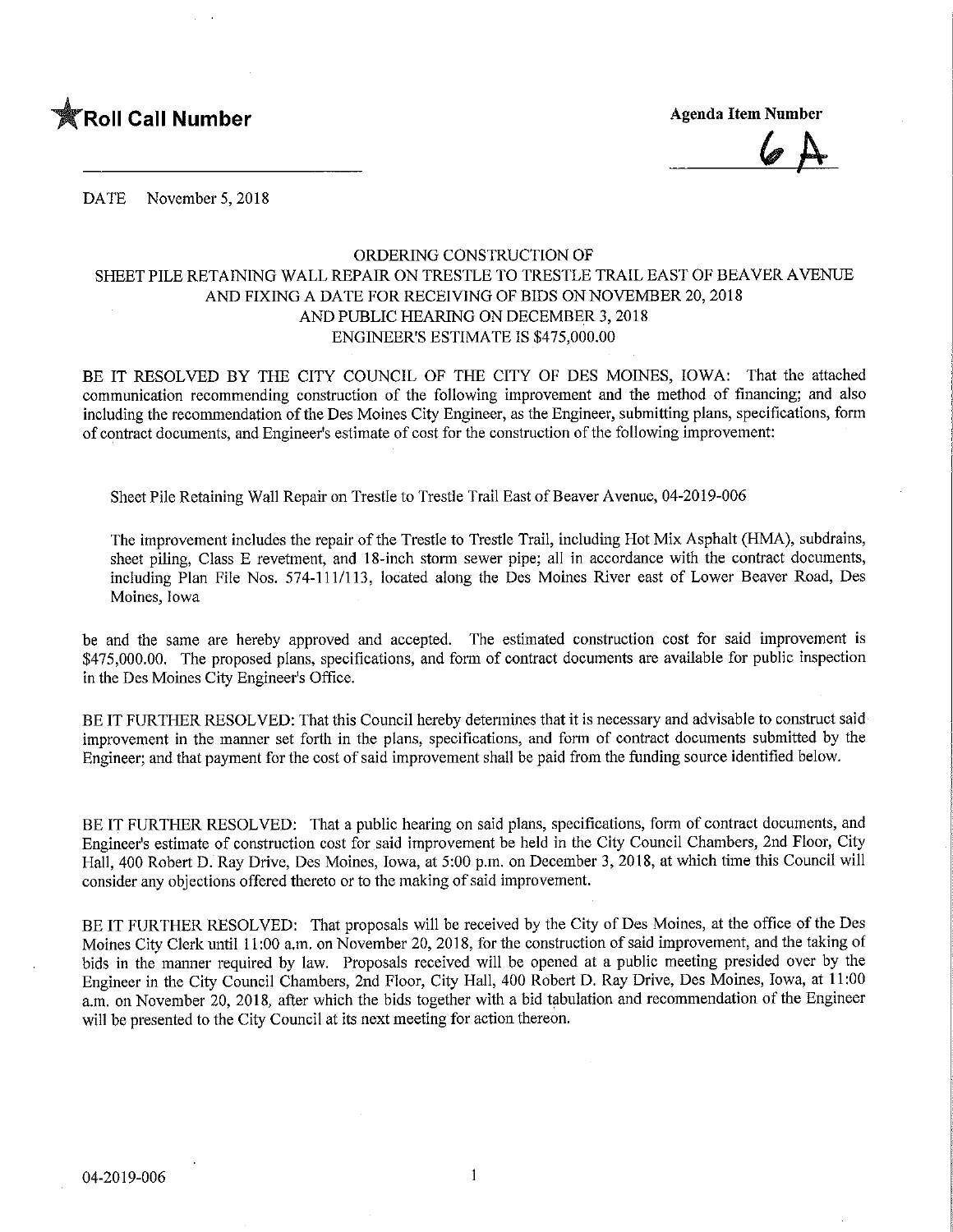**The Second Call Number Agenda Item Number** Agenda Item Number

DATE November 5,2018

BE IT FURTHER RESOLVED: That an appropriate Notice to Bidders for said improvement be posted, and Notice of Public Hearing for said improvement be published in the Des Moines Register, all as provided and directed by Chapter 26 and/or 314, Code of Iowa.

(City Council Communication Number  $\sqrt{8542}$  attached.)

 $\hat{z}$ 

Moved by to adopt.

FORM APPROVED: THE PUNDS AVAILABLE

Kathleen Vanderpool Deputy City Attorney

Robert L. Fagen Des Moines Finance Director

 $\zeta$ Funding Source: 2018-2019 CIP, Page Parks - 8, Multi-Use Trails, PK045, G. O. Bonds

| <b>COWNIE</b>         |  | <b>NAYS</b> | <b>PASS</b> | <b>ABSENT</b>   |  |
|-----------------------|--|-------------|-------------|-----------------|--|
|                       |  |             |             |                 |  |
| <b>BOESEN</b>         |  |             |             |                 |  |
| <b>COLEMAN</b>        |  |             |             |                 |  |
| <b>GATTO</b>          |  |             |             |                 |  |
| <b>GRAY</b>           |  |             |             |                 |  |
| <b>MANDELBAUM</b>     |  |             |             |                 |  |
| WESTERGAARD           |  |             |             |                 |  |
| <b>TOTAL</b>          |  |             |             |                 |  |
| <b>MOTION CARRIED</b> |  |             |             | <b>APPROVED</b> |  |

I, Diane Rauh, City Clerk of said City Council, hereby certify that at a meeting of the City Council, held on the above date, among other proceedings the above was adopted.

IN WITNESS WHEREOF, I have hereunto set my hand and affixed my seal the day and year first above written.

Mayor